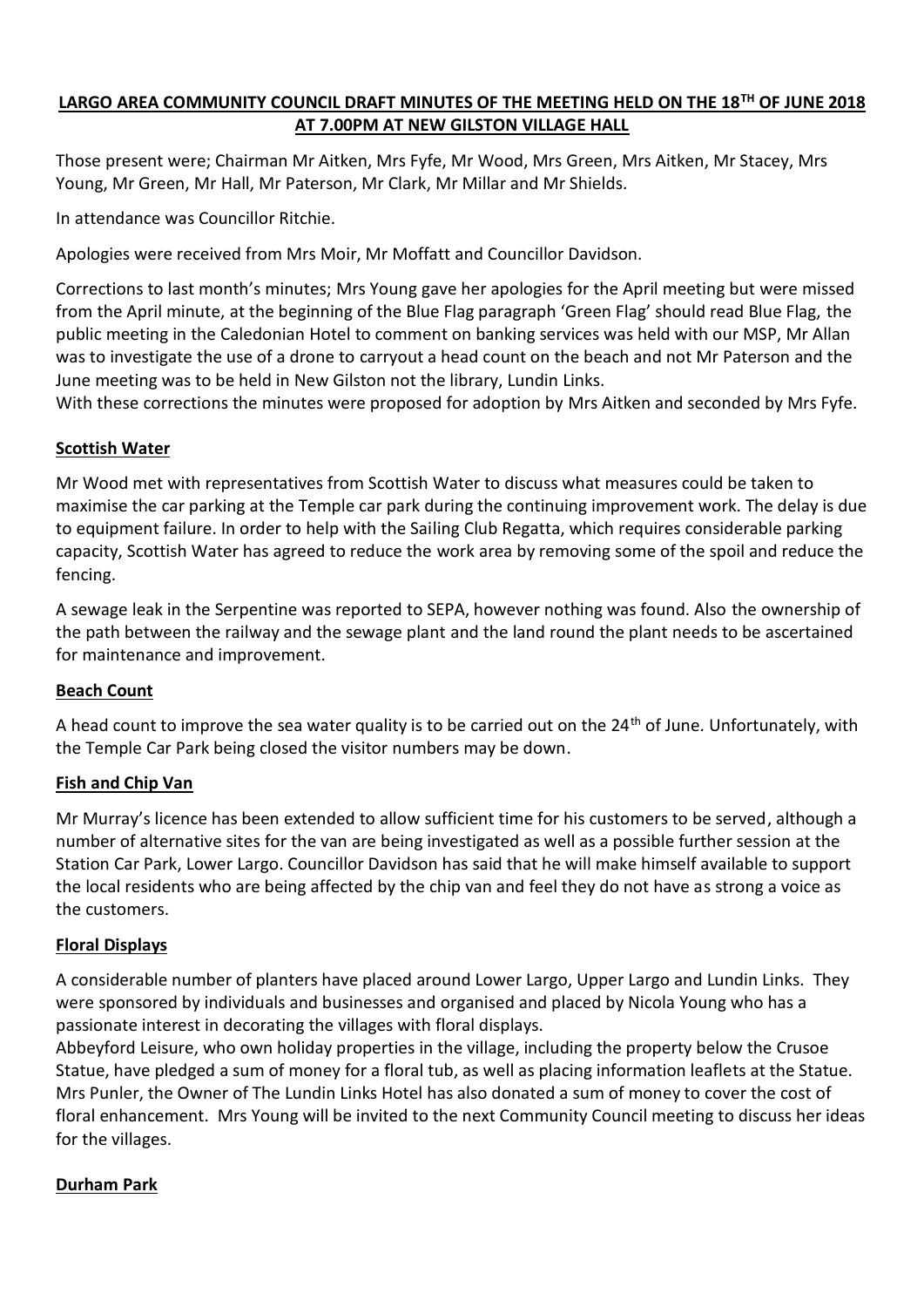There are concerns over the gate across the Durham Park entrance not being secure enough to protect children running out of the park onto the road and the condition of the fence between the hall carpark and the field. The Parks Department will be asked for a site visit to look at the problem. **Largo Pier**

There was a general wish from the last meeting with Mr Dykes, the owner of the Crusoe Hotel and the pier, to move forward with the core work of ownership transfer to the community. The spoil from the pier which was blocking the channel has been removed to allow boats to use the harbour. The work was funded privately and there is no need now for emergency funding to clear the channel, however the pier still needs to be reinforced before the autumn storms. The Local area office has set aside £2300 which will remain with the Council. The sub-committee have not got all necessary permissions needed e.g. Marine Scotland. The Civil Engineer who was involved has had to step down due to ill health.

## **Community Council Elections**

The inaugural meeting of the new Community Council is October 15<sup>th</sup> in The Durham Hall, Lower Largo Individuals wishing to be on the Community Council should complete a nominating paper which is available online now from the Fife Council website. The completed papers must be submitted to Fife Council by 4.00pm on the Thursday  $6<sup>th</sup>$  of September.

The Community Council has gained a level of energy over the last year and it is hoped that this will continue and carry forward the new Community Council.

A press article will be submitted to inform the community and it is hoped that new members, young people especially, should be encouraged to join. The Community Council needs a quorum of 8, and I advise you did, at the time of the last community council elections'.

## **Post Office**

Mr Wood has written to the Area Network Change Officer to suggest that the mobile Post Office van visit Lower Largo, The Lundin Links site is changed to the library car park to ease congestion and an Upper Largo visit might be at the entrance to John Woods Houses. The Post Office stated that there will be a sixmonthly review and that they would be happy to provide a service to Lower Largo as long as there is transport available and that the changes will be favourably considered as long as there is sufficient computer satellite communication. These positions will be checked, and a good outcome is hoped for.

#### **Royal Bank**

Mrs Aitken and Mr Clark attended the public meeting in The Caledonian Hotel, Leven to comment on banking services in the area with a Member of the Scottish Parliament. Points raised on behalf of the Community Council included, how long it takes to wait in the bank queue and the difficulties in getting to the bank using public services. Also mentioned was the cut back in the mobile service and the delay when you pay in at a mobile bank.

#### **Community Picnic**

Our Big Community Picnic was held on the 10<sup>th</sup> of June on the Common, Lundin Links. It was well attended with over 300 people. A Community Council banner was produced for the event and Mrs Moir and Mr Paterson manned a stall giving information on the activities of the Community Council which was well received.

#### **Lundin Links Hotel**